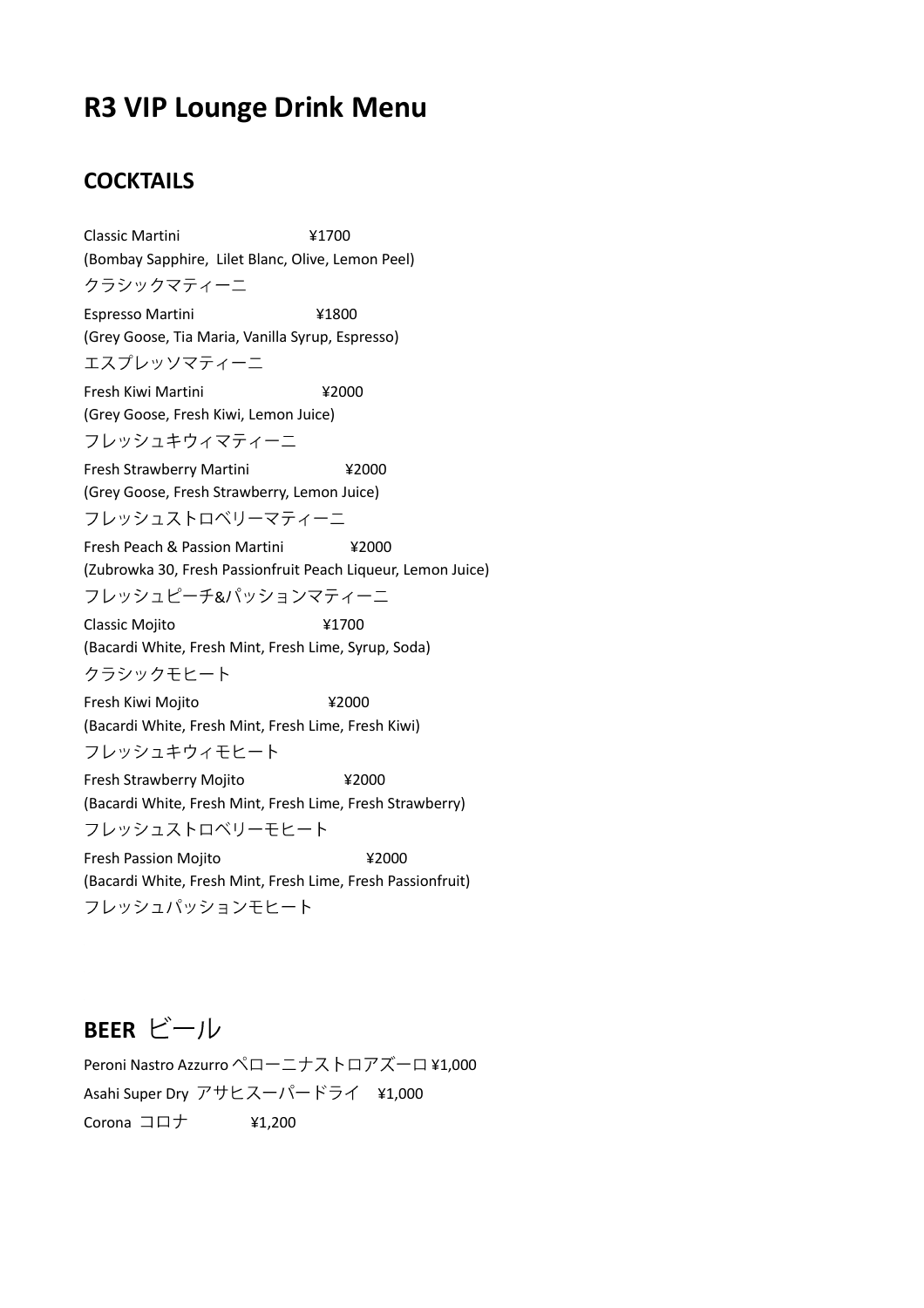## **SPIRITS**

#### **GIN**

Bombay Sapphire ボンベイサファイア ¥1,200 Hendricks ¥1,500 Kinobi 季の美 ¥1,700 Monkey47 モンキー47 ¥2,200

#### **VODKA** ウォッカ

Grey Goose グレイグース ¥1,200 Ciroc ¥1,600 Belvedere ¥1,700 Absolut Elyx アブソルート エリクス ¥1,800

#### **RUM**  $\overline{7}$   $\overline{4}$

Bacardi Cuatro バカルディクアトロ ¥1,200 Diplomatico 12yeas old ディプロマティコ 12年 ¥1,600 Ron Zacapa Centenario 23 years old ロンサカパセンテナリオ 23年 ¥1,700 Ron Zacapa XO ロンサカパ XO ¥2,500

## **TEQUILA**

Patron Silver パトロンシルバー ¥1,200 Patron Anejo パトロンアネホ ¥2,000 Cava de Oro Anejo カヴァデオロアネホ ¥3,500 Don Julio Anejo 1942 ドンフリオ 1942 ¥3,500

## **WHISKEY**

## **Scotch Whisky**

Dewars 12 years old  $\vec{r}$  17  $-\vec{X}$  12  $\text{f}$  ¥1,200 Dewars 15 years old デュワーズ 15年 ¥1,600 Chivas regal Mizunara 12 years old シーバス リーガルミズナラ 12年¥1,600

Glenmorangie 10 years old グレンモーレンジ 10年¥1,600 Glenlivet 12years old ザ グレンリヴェット 12年 ¥1,600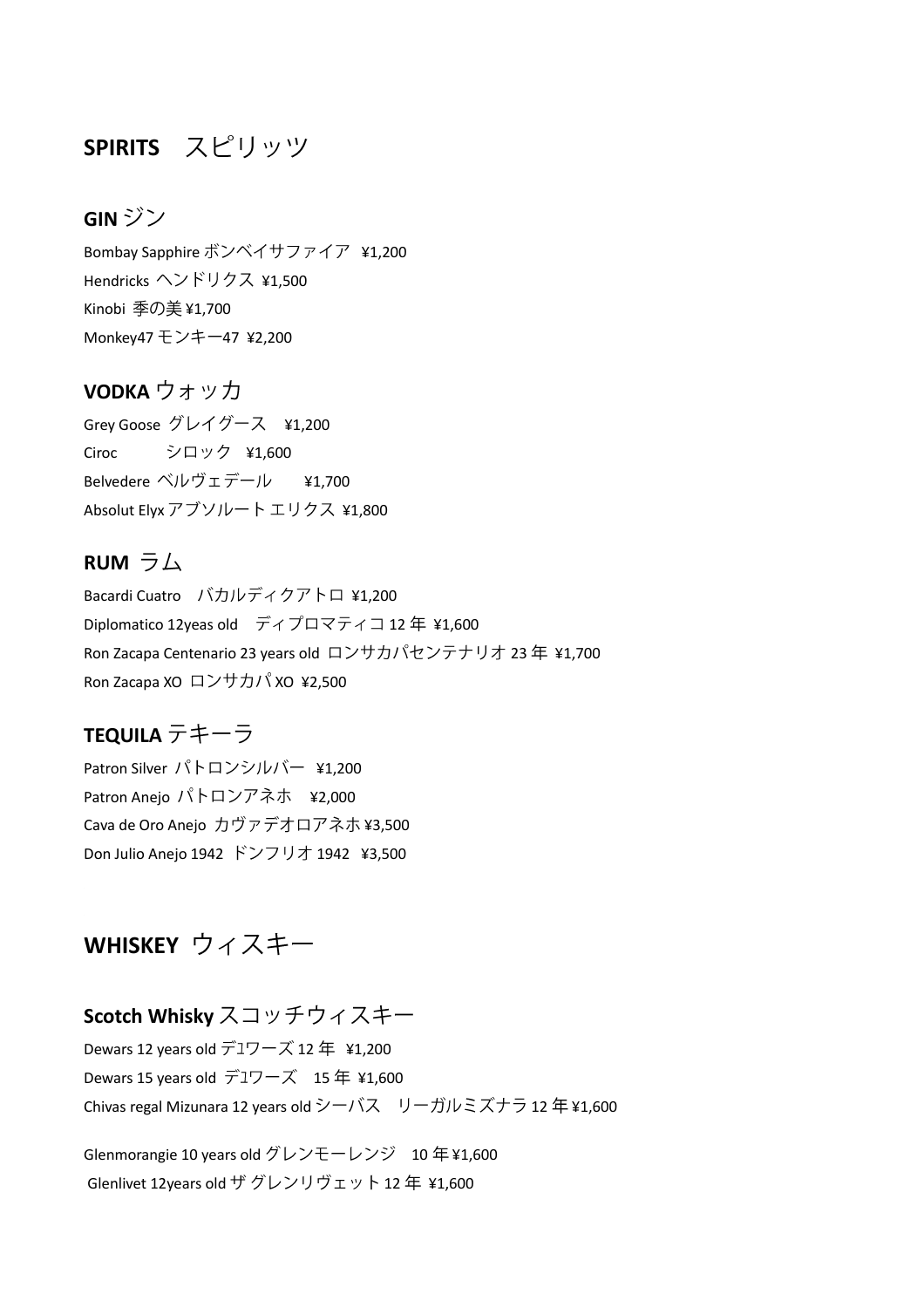Laphroaig 10 years old ラフロイグ 10 年 ¥1,800 Chivas Regal Mizunara 18 years old シーバスミズナラ 18 年 ¥2,200 Macallan Shelly Cask 12 years old マッカランシェリーカスク 12年¥2,200 ohnnie Walker Blue Label ジョニーウォーカーブルーラベル ¥3,000 Macallan Shelly Cask 18 years old マッカラン シェリーカスク 18年¥5.200

## **American Whisky**

Jack Daniels ジャックダニエル ¥1.400 Makers Mark ¥1,600 Woodford Reserve ウッドフォードリザーブ ¥1,700 IW Harper 12 years old IW  $1-\sqrt{2} + 12 \n\equiv 1,900$ Whistlepig 10 years Old ホイッスルピッグ 10 年 ¥2,600

## **Japanese Whisky**

Yamazaki Single Malt 山崎シングルモルト ¥2,000 Hakusyu Single Malt 白州シングルモルト ¥2,000 Hibiki Japanese Harmony 響ジャパニーズハーモニー ¥2,200 Yamazaki 18 yeas old 山崎 18年 ¥5,800 Hakusyu 18 years old 白州 18 年 ¥5,800 Hibiki 21 years old 響 21 年 ¥5,800

## **Other Country Whisky その他ウィスキー**

Canadian Club 12y カナディアンクラブ 12 年 ¥1,300 Jameson Black Barrel ジェムソンブラックバレル ¥1,500 Star Ward Fortis スターワードフォルティス ¥2,200 Kavalan Classic カバラン クラシック ¥2,400

#### **BRANDY & OTHER LIQUORS**

Hennessy VS へネシーVS ¥1,800 Remy Martin VSOP レミーマルタン VSOP ¥2,000 Pomme De Eve ¥2,300 Ximenez Spinola ヒメネス スピノラ ¥2,400 Grappa Luce グラッパルーチェ ¥2,500 Martell Cordon Bleu マーテル コルドン ブルー ¥2,500 Hennessy XO へネシーXO ¥3,600

SG Shochu KOME SG 焼酎 米 ¥1.500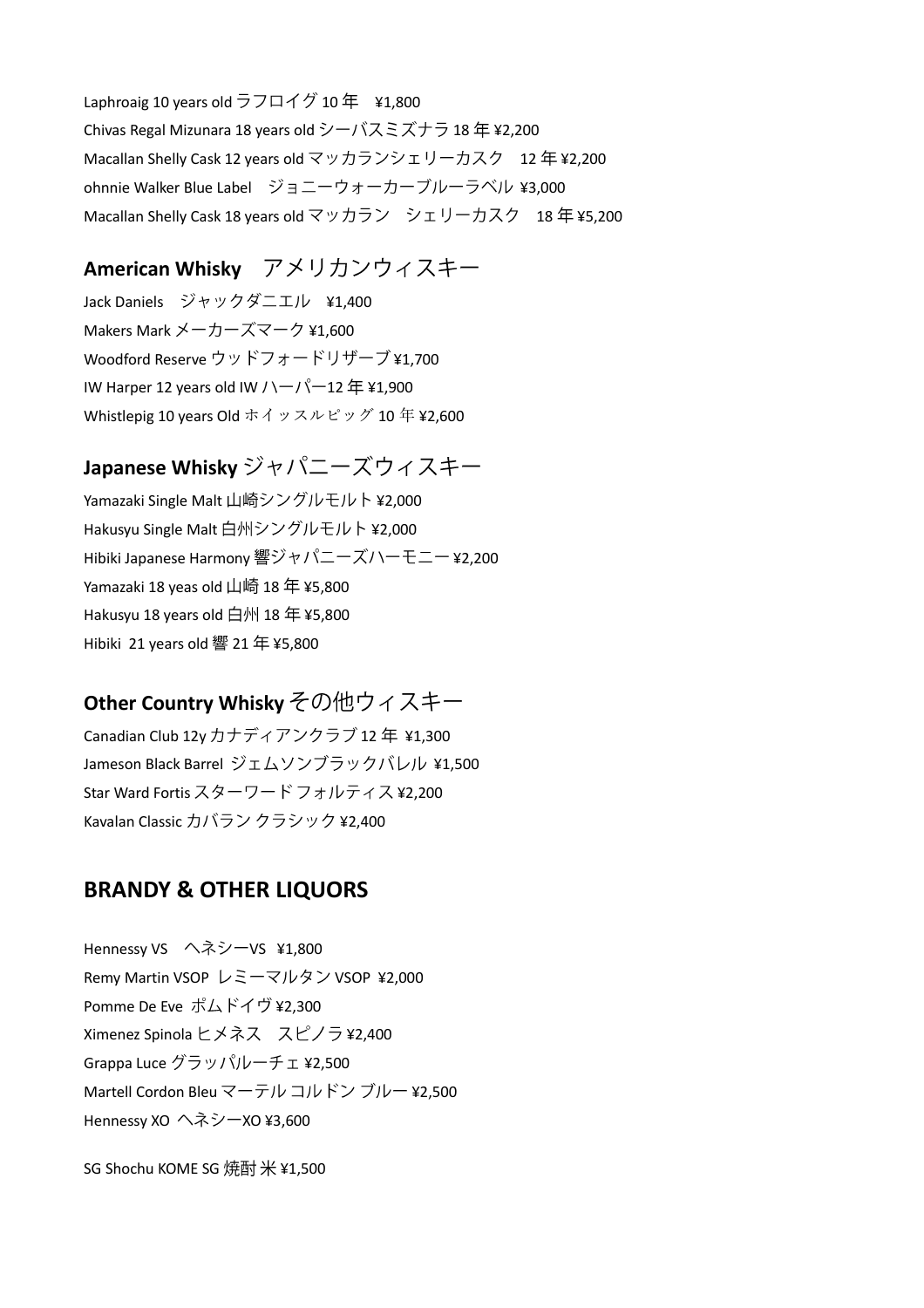SG Shochu MUGI SG ¥1,500 SG Shochu IMO SG 焼酎 芋 ¥1,500 Yamazaki Umesyu Rich Amber 山崎梅酒 リッチアンバー ¥1,700 Mori Izo 森伊蔵 ¥3,200

## **NON-ALCOHOL**

Coca Cola ¥1,000 Ginger Ale ジンジャーエール ¥1,000 Red bull レッドブル ¥1,000 Orange Juice オレンジジュース ¥1,000 Grapefruit Juice グレープフルーツジュース ¥1,000 Cranberry Juice クランベリージュース ¥1,000 Pineapple Juice パイナップルジュース ¥1,000 Oolong Tea 烏龍茶 ¥1,000 Acqua Panna 500ml  $\nabla$ クアパンナ ¥1,200 San Pellegrino 500ml サンペレグリノ 500ml ¥1,200

#### **BY THE GLASS**

#### **Champagne**

Moet & Chandon Brut Imperial モエシャンドン ブリュット Glass ¥2,500

## **White Wine**

Sommelier Selection White Wine 本日おすすめの白ワイン Glass ¥1,800 Cloudy Bay Sauvignon Blanc, New Zealand クラウディーベイ ソーヴィニョンブラ Glass ¥2,000 Chablis Jean- Claude Courtault, France シャブリ ジャンクロード コルトー Glass ¥2,200

## **Red Wine**

Sommelier Selection Red Wine 本日おすすめの赤ワイン Glass ¥1,800 Cloudy Bay Pinot Noir, New Zealand クラウディーベイピノノワール Glass ¥2,400 Kenwood Jack London Cabernet Sauvignon, California ケンウッドジャックロンドン Glass ¥2,600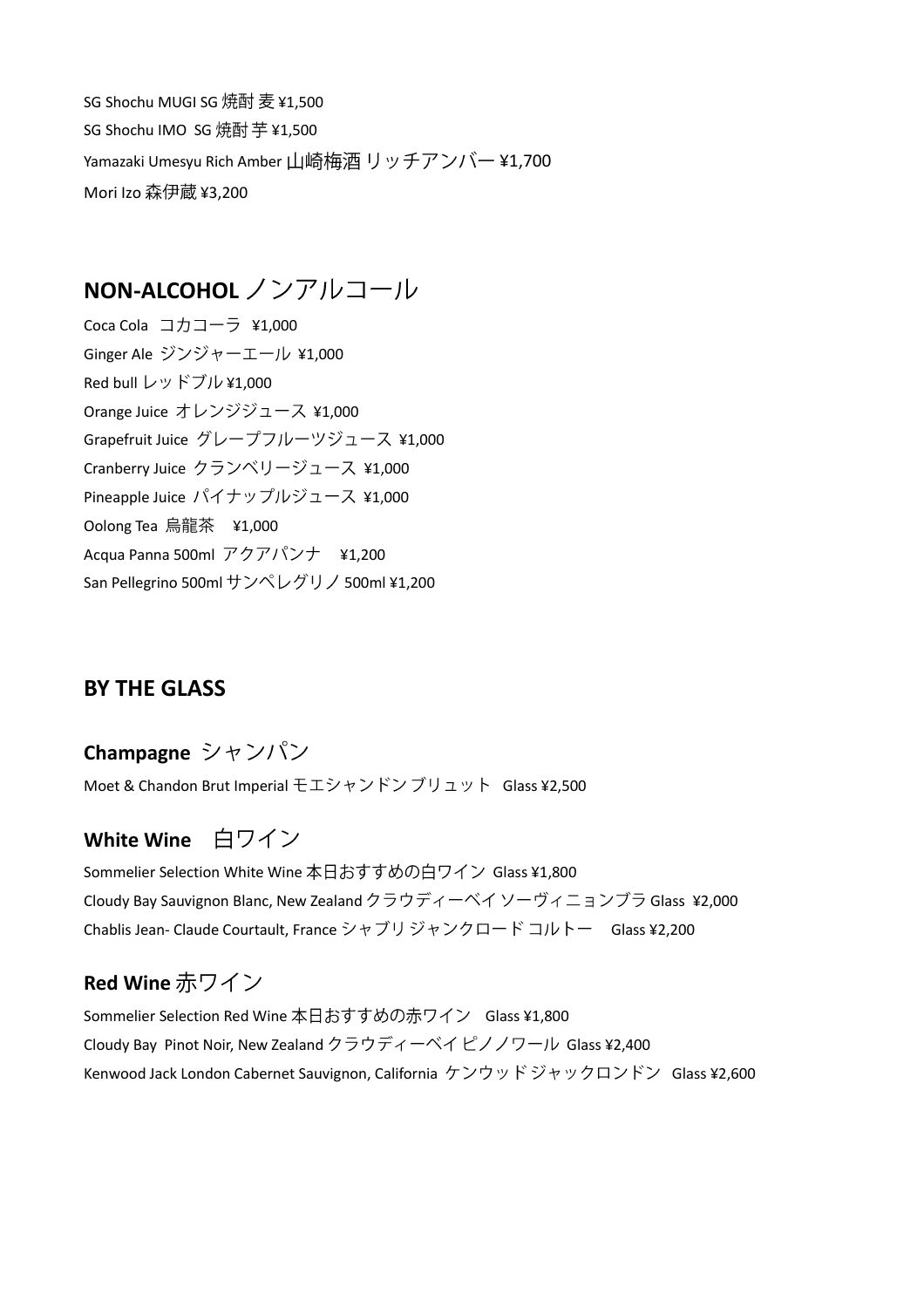## **CHAMPAGNE**

Moet & Chandon Brut Imperial モエシャンドン ブリュット Glass ¥2,500 Bottle ¥14,000 G.H Mumm Grand Cordon ¥16,000 Laurent Perrier la Cuvee Brut ローランペリエ ブリュット ¥18,000 Veuve Clicquot Yellow Label Brut NV ヴーヴクリコイエローラベル ¥20,000 Louis Roederer Brut Premier NV ルイロデレール ブリュット プルミエ¥22,000 Taittinger Brut Reserve NV テタンジェ ブリュット プルミエ ¥25,000 Perrier-Jouet Blancde Blancs ペリエジュレ ブランドブラン Bottle ¥38,000 Dom Perignon ドンペリニョン ¥60,000 Krug Grand Cuvee NV クリュッグ グラン キュベ ¥80,000 Louis Roederer Cristal ルイロデレール クリスタル ¥90,000 Armand de Brignac アルマン ド ブリニャック ¥120,000

#### ロゼシャンパン **Rose Champagne**

Moet & Chandon Brut Imperial Rose モエシャンドンブリュットアンペリアルロゼ ¥25,000 Veuve Clicquot Ponsardin Rose Label NV ヴーヴクリコ ロゼラベル ¥30,000 Louis Roederer Brut Rose ルイロデレール ブリュット ロゼ¥32,000 Dom Perignon Rose ドンペリニョン ロゼ ¥120,000 Louis Roederer Cristal Rose ルイロデレール クリスタル ロゼ ¥130,000

# **Magnum**

Moet & Chandon Brut Imperial 1.5L モエシャンドン ブリュット 1.5L ¥42,000 Veuve Clicquot Yellow Label Brut NV 1.5L ヴーヴクリコイエローラベル 1.5L ¥46,000 Louis Roederer Brut Premier NV 1.5L ルイロデレール ブリュット 1.5L ¥48,000 Louis Roederer Cristal 1.5L ルイロデレール クリスタル 1.5L ¥180,000

## **WHITE WINE**

#### **Chardonnay**

Escudo Rojo Chardonnay, Chile  $\frac{412,000}{ }$ チリ エスクードロホ シャルドネ Grand Reserve Kendall Jackson, California USA ¥14.000 グランドリザーブ ケンダルジャクソン アメリカ カリフォルニア Kenwood Six Ridges Chardonnay, California USA ¥15,000ケンウッドシックス リッチズ シャルドネ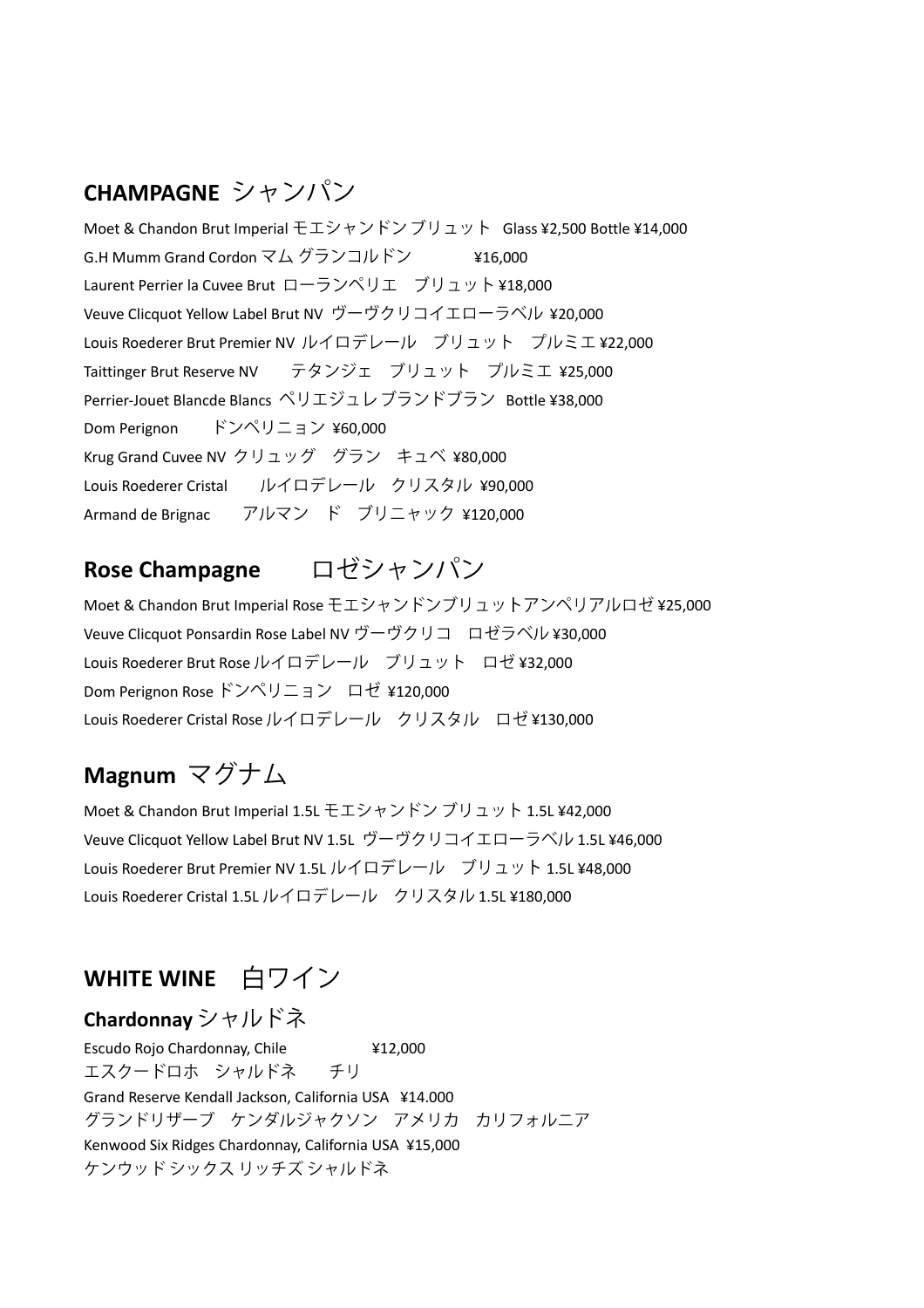Chablis Per Cru Cote De Lechet Daniel Dampt, France ¥16,000<br>シャブリ プルミエクリュ コート ド レシェ ダニエルダンプ Far Niente Napa Valley, California USA ¥26,000 ファーニエンテナパヴァレー カリフォルニア

# **Sauvignon Blanc**

Cloudy Bay Sauvignon Blanc, New Zealand Marlboroug ¥12,000 クラウディーベイ ソーヴィニョンブラン ニュージーランド マールボロ Kenwood Six Ridges Sauvignon Blanc, California USA ¥15,000 ケンウッドシックス リッチズ ソーヴィニョンブラン Sauvage Pascal Jolivet, France ¥18,000 ソヴァージュ パスカルジョリヴェ フランス

## **RED WINE**

## **Cabernet Sauvignon**

Escudo Rojo Cabernet Sauvignon, Chile ¥12,000 エスクード ロホ カベルネソーヴィニヨン チリ Vintners Reserve Kendall Jackson, California USA ¥14,000 ヴィントナーズリザーブ ケンダルジャクソン カリフォルニア Kenwood Jack London Cabernet Sauvignon, California ケンウッドジャックロンドン ¥16,000 ケンウッド ジャックロンドン カベルネソーヴィニョン Guidalberto Sassicaia, Italy IGT Toscana ¥24,000 グイダルベルト サッシカイア イタリア IGT トスカーナ Silver Oak Alexander Valley, California USA ¥36,000 シルバーオーク アレキサンダーヴァレー カリフォルニア

### **Pinot Noir**

Cloudy Bay Pinot noir  $\angle$  414,000 クラウディーベイ ピノノワール Montes Alpha Pinot Noir, Chile  $\frac{415,000}{8}$ モンテスアルファ ピノノワール チリ Pegasus Bay Winery Prima Donna Canterbury, New Zealand ¥28,000 ペガサスベイ ワイナリー プリマドンナ カンターベリー ニュージーランド

### **Syrah**

Torbreck Woodcutters, South Australia Barossa Valley ¥14,000 トルブレック ウッドカッターズ 南オーストラリア バロッサヴァレー Grant Burge Filsel, South Australia Borossa Valley ¥18,000グラントバージフィセルバロッサヴァレー 南オーストラリア